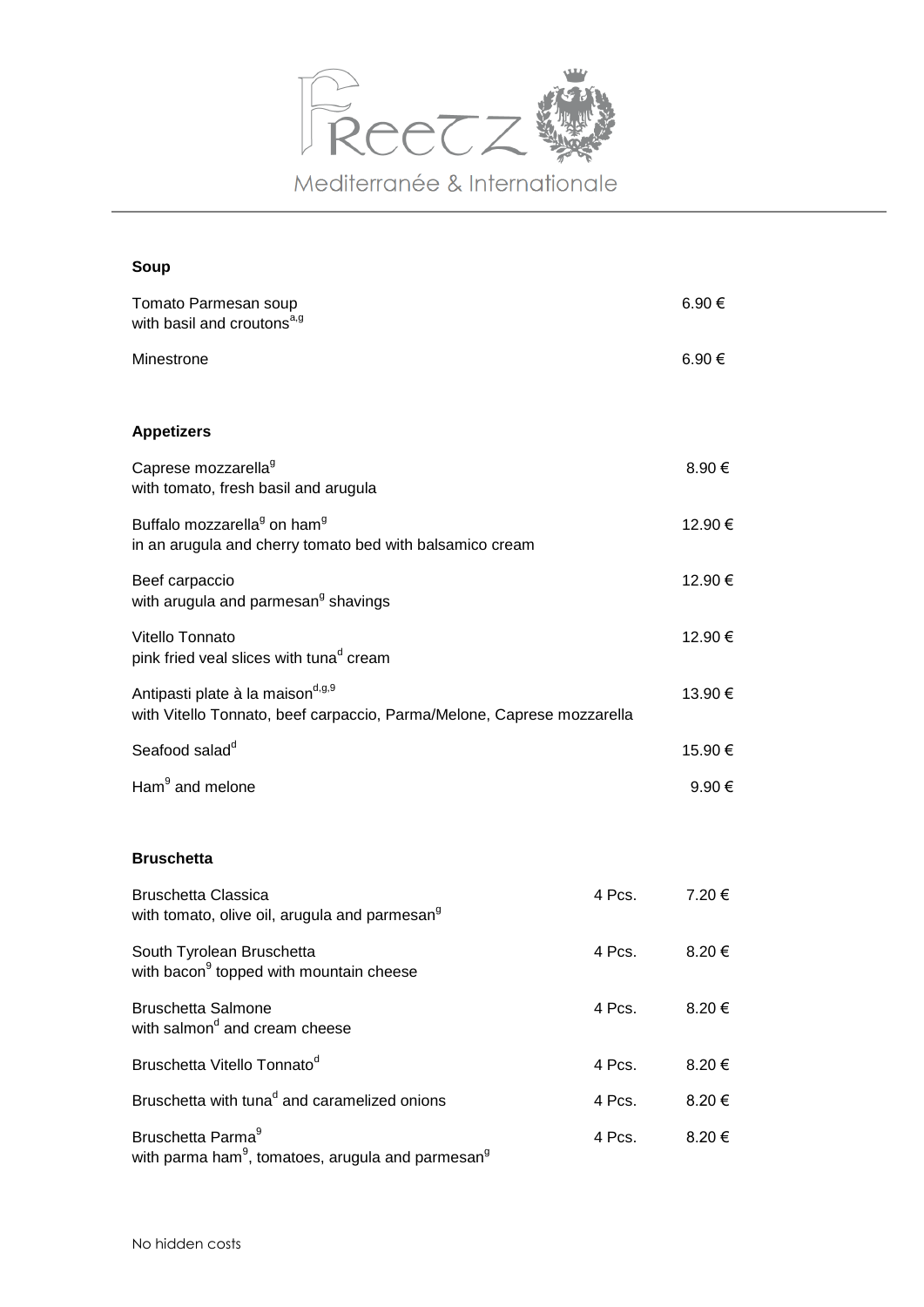

# **Salad**

| Green salad                                                                                                        | 4.90 €  |
|--------------------------------------------------------------------------------------------------------------------|---------|
| Tomato-Cucumber salad with red onions and arugula                                                                  | 5.90 €  |
| Mixed salad                                                                                                        | 6.90 €  |
| Nice salad<br>with olives <sup>8</sup> , eggs, onions, beans and tuna <sup>d</sup>                                 | 11.90 € |
| Greek salad<br>with olives <sup>8</sup> , feta cheese <sup>g</sup> , pepperoni, red onions and tomatoes            | 10.90 € |
| Mixed salad<br>with grilled chicken breast and hot home-made paprika jam                                           | 12.60 € |
| Arugula salad with stripes of grilled salmon <sup>9</sup><br>and avocado mousse                                    | 13.50€  |
| Arugula salad with grilled mushrooms and goat cheese <sup>g</sup> with honey                                       | 12.90 € |
| Arugula salad with cherry tomatoes<br>and parmesan <sup>g</sup> shavings, walnuts <sup>h</sup> and Balsamico cream | 10.90 € |
| Mixed salad with grilled mozzarella <sup>g</sup> wrapped in ham <sup>9</sup>                                       | 12.90 € |
| Caesar Salad<br>Romana salad with homemade dressing, Croutons <sup>a,g</sup> and parmesan <sup>g</sup>             | 9.90 €  |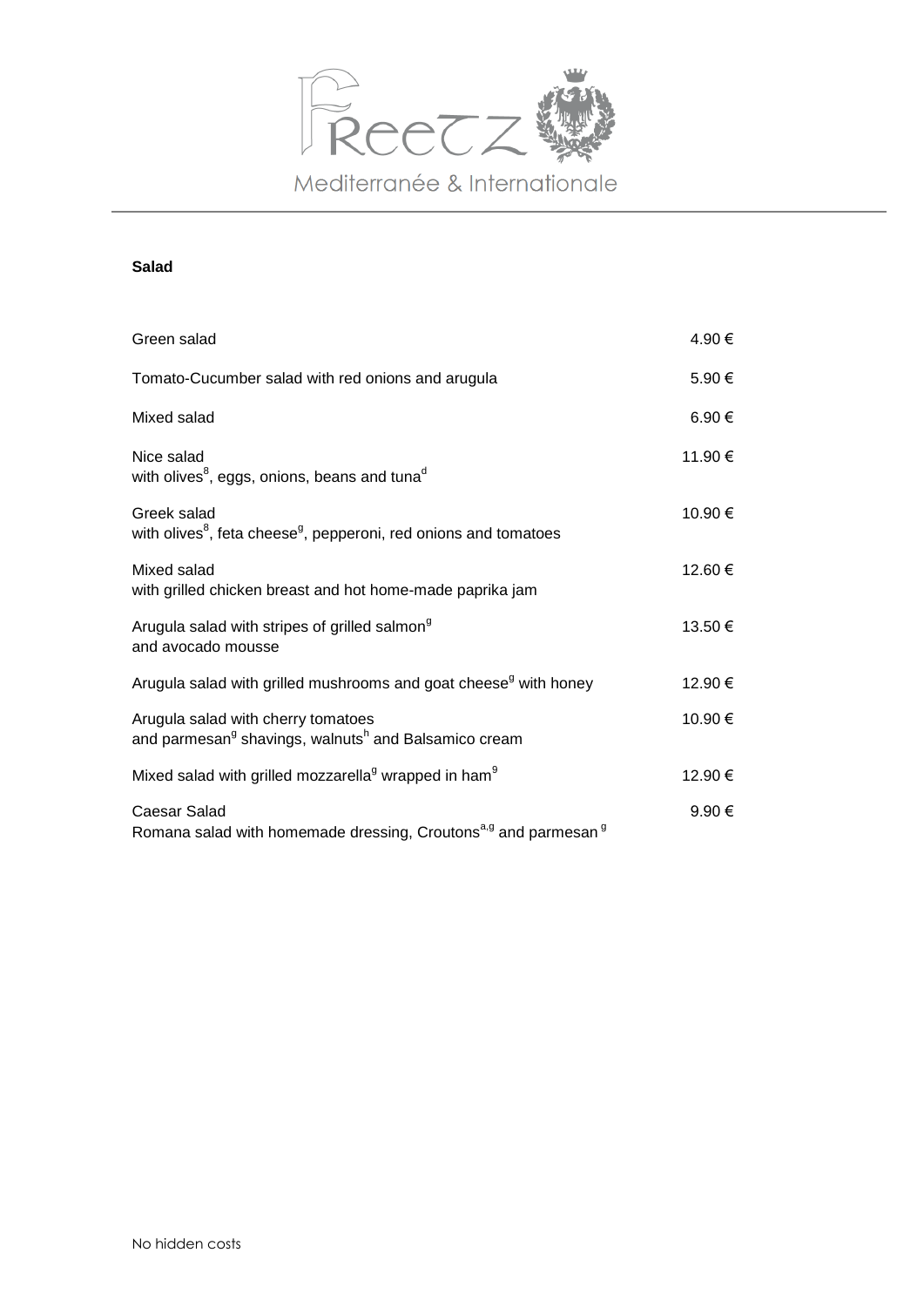

# **Pasta**

| Spaghetti Pomodoro<br>with basil                                                                                     | 8.90€   |
|----------------------------------------------------------------------------------------------------------------------|---------|
| Spaghetti Aglio & Olio (hot)<br>with cherry tomato confit and arugula                                                | 9.90€   |
| Spaghetti Scampi <sup>b</sup>                                                                                        | 15.90 € |
| Spaghetti Amatriciana<br>with bacon <sup>6</sup> , onions and tomatoes                                               | 9.90€   |
| Spaghetti Allo Scoglio <sup>b</sup><br>with seafood <sup>d</sup>                                                     | 15.90€  |
| Spaghetti Carbonara<br>with egg, parmesan <sup>g</sup> , bacon <sup>6</sup> , cream <sup>g</sup> and black pepper    | 11.90€  |
| Penne all'arrabbiata (hot)                                                                                           | 10.90€  |
| Rigatoni al Forno<br>with mushrooms, prosciutto <sup>9</sup> , peas, bechamel and cream sauce Bolognese <sup>9</sup> | 11.90 € |
| Rigatoni ai Formaggi <sup>6, g</sup>                                                                                 | 9.90 €  |
| Lasagna classica <sup>9</sup>                                                                                        | 11.90 € |
| Home-made Tagliatelle all'emiliana<br>with ham <sup>9</sup> , peas, mushrooms and cream sauce <sup>9</sup>           | 10.90€  |
| Home-made Tagliatelle Bolognese<br>with meat ragout                                                                  | 10.90€  |
| Home-made Tagliatelle<br>with salmon <sup>d</sup> and broccoli                                                       | 12.90 € |
| Meat-Tortellini<br>with ham <sup>9</sup> and cream sauce <sup>9</sup>                                                | 9.90€   |
| Tortellini Ricotta e Spinaci<br>in gorgonzola sauce <sup>9</sup>                                                     | 10.90 € |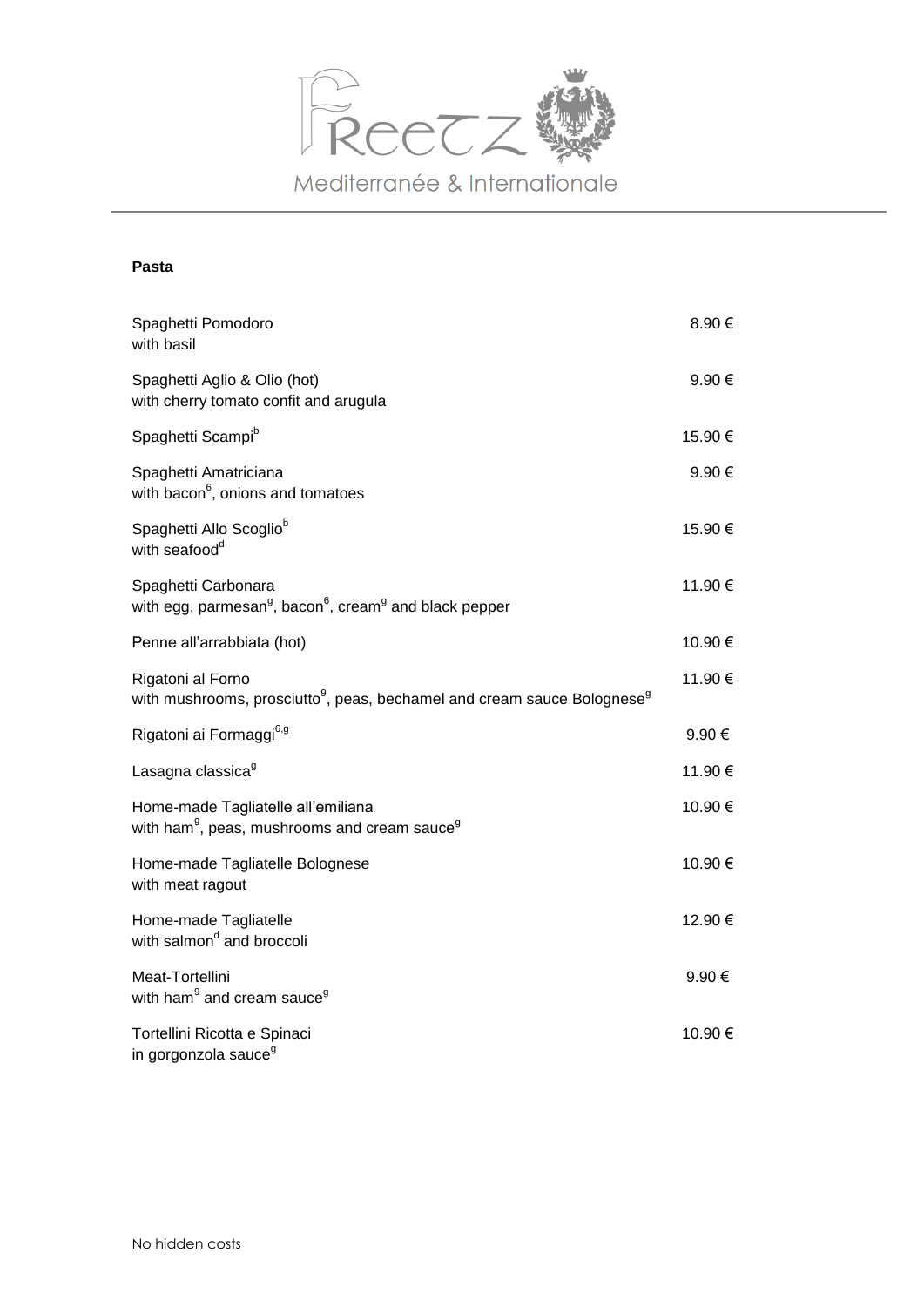

### **Pizza, baked in the stone oven 32 cm**

| Pizzabread<br>with tomatoes, oregano, garlic and basil                                                                                   | 4.90 €  |
|------------------------------------------------------------------------------------------------------------------------------------------|---------|
| Margherita<br>with tomato sauce, mozzarella <sup>9</sup> and basil                                                                       | 7.90 €  |
| Funghi<br>with tomato sauce, fresh mushrooms and mozzarella 9                                                                            | 8.90 €  |
| Prosciutto<br>with tomato sauce, mozzarella <sup>9</sup> and ham <sup>9</sup>                                                            | 8.90€   |
| Salami<br>with tomato sauce, mozzarella <sup>9</sup> and salami <sup>9</sup>                                                             | 9.90€   |
| Regina<br>with tomato sauce, fresh mushrooms, mozzarella <sup>9</sup> and ham <sup>9</sup>                                               | 10.90 € |
| Capricciosa<br>with tomato sauce, mozzarella <sup>9</sup> , ham <sup>9</sup> , mushrooms, olives <sup>8</sup> , artichokes and pepperoni | 11.90 € |
| Vegetariana<br>with tomato sauce, mozzarella <sup>9</sup> and seasonal vegetables                                                        | 10.90 € |
| <b>Bavarese</b><br>bianca with mozzarella <sup>9</sup> , Salsiccia <sup>9</sup> and porcini mushrooms                                    | 12.50 € |
| Dolcevita<br>with tomato sauce, buffalo mozzarella <sup>9</sup> , ham <sup>9</sup> , arugula and parmesan <sup>9</sup>                   | 12.90 € |
| <b>Tirolese</b><br>bianca with mozzarella, gorgonzola, spinach and bacon tirolese 6,9                                                    | 10.90€  |
| Salmone<br>bianca with mozzarella, salmon, Philadelphia and fresh zucchini <sup>d,g</sup>                                                | 11.90 € |
| Tonno<br>with tomato sauce, mozzarella, tuna and red onions from Tropea <sup>d,g</sup>                                                   | 10.90 € |
| Pizza Bufala<br>with buffalo mozzarella, tomato carpaccio, arugula and parmesan cheese <sup>9</sup>                                      | 11.90 € |

**On request with gluten-free dough (1.00 € extra cost)**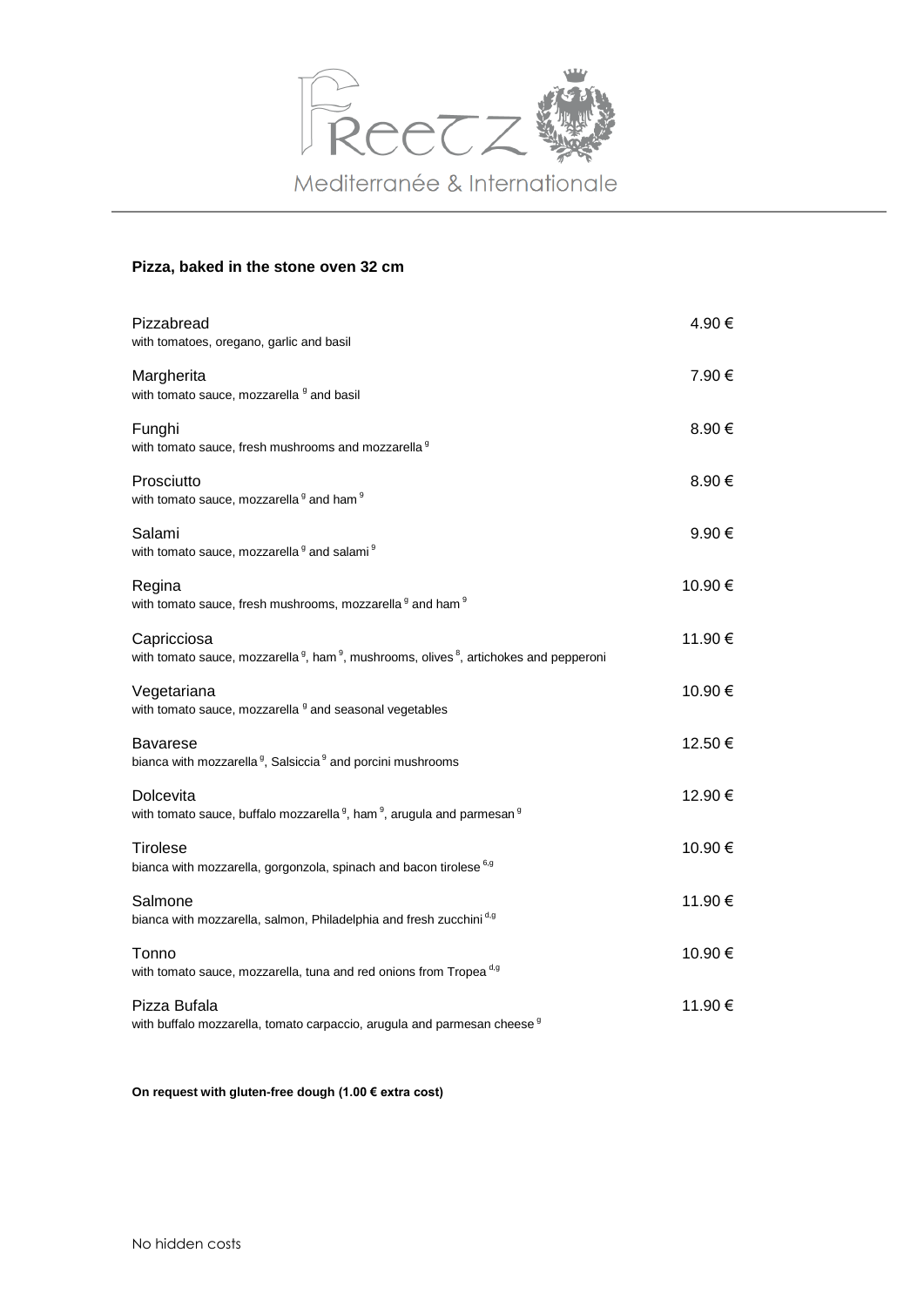

#### **Pizza, baked in the stone oven 32 cm**

| Spinaci<br>with tomato sauce, mozzarella, gorgonzola an fresh spinach 9                                                                               | 9.90€   |
|-------------------------------------------------------------------------------------------------------------------------------------------------------|---------|
| Vulcano (hot)<br>with bacon <sup>6</sup> , hot salami, garlic, and fresh peeled paprika                                                               | 11.90 € |
| Sofia<br>with tomato sauce, mozzarella, scampi, arugula, cherry tomatoes, honey and parmesan <sup>9</sup>                                             | 12.90 € |
| Calzone<br>with tomato sauce, mozzarella, ham <sup>9</sup> , artichokes and fresh mushrooms<br>topped with Arugula and parmesan slices <sup>9,9</sup> | 11.90 € |
| Pizza Mediterraneè<br>with shrimps, fresh baby spinach and garlic (light hot) <sup>n</sup>                                                            | 11.90 € |
| Pizza Diavolo<br>with hot salami, peperoni, garlic, goat cheese and olives <sup>9,8</sup>                                                             | 11.90 € |
| Pizza Hawaii<br>with tomato sauce, mozzarella, ham <sup>9</sup> and ananas <sup>9,9</sup>                                                             | 10.90 € |
| Pizza Veneta<br>with Taleggio cheese, ham <sup>9</sup> , grilled aubergine and parmesan slices <sup>9,9</sup>                                         | 10.90 € |
| Pizza Frutti di Mare<br>with fresh seafood <sup>n,b</sup>                                                                                             | 13.90 € |
| Pizza Bufalina (Calzone)<br>filled with buffalo mozzarela, ricotta and ham <sup>9</sup> . Served with arugula and parmesan slices <sup>9,9</sup>      | 11.90 € |
| Pizza Tonnato<br>bianca with mozzarella, pink fried veal slices and tuna cream <sup>9,d</sup>                                                         | 12.90 € |

**On request with gluten-free dough (1.00 € extra cost)**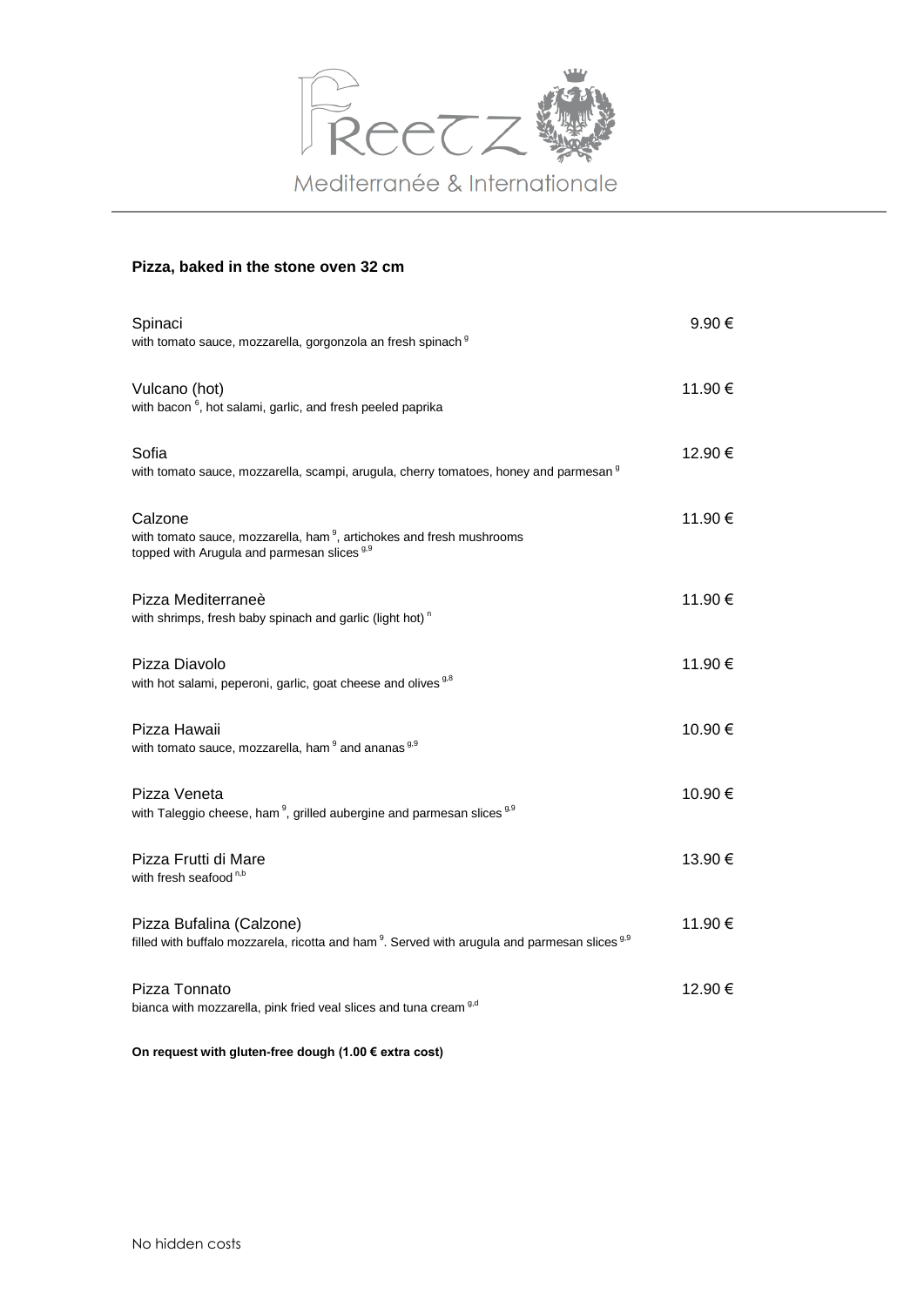

#### **Pizza, baked in the stone oven 32 cm**

| Quattro Formaggi<br>with four hearty cheese varieties 9                                                     | $9.90 \in$ |
|-------------------------------------------------------------------------------------------------------------|------------|
| Freetz<br>Bianc with buffalo mozzarella, scampi and cherry tomatoes 9                                       | 12.90 €    |
| Napoli<br>with tomato sauce, mozzarella, capers, olives and anchovies <sup>9,8</sup>                        | 10.90 €    |
| Primavera<br>with tomato sauce, mozzarella, Salsiccia, broccoli and onions <sup>9,4</sup>                   | 10.90 €    |
| Pizza Ikaro<br>Bianca with potato carpaccio, Taleggio cheese, mozzarella <sup>9</sup> and truffle oil       | 12.90 €    |
| Julia<br>bianca with shrimps, cherry tomatoes, buffalo mozzarella, maize and arugola <sup>9,0</sup>         | 11.50 €    |
| Quattro Stagioni<br>with tomato sauce, mozzarella, ham <sup>9</sup> , olives, artichokes and peeled paprika | 10.90 €    |

## **Fish**

| Mixed grilled fish<br>(Salmon fillet, scampi, gilthead fillet, squid) <sup>n,d</sup> | 25.90€ |
|--------------------------------------------------------------------------------------|--------|
| Patagonia squid <sup>n</sup> from the grill<br>with wasabi sauce                     | 22.90€ |
| Grilled giant scampi <sup>n</sup>                                                    | 25.50€ |
| Grilled salmon steak                                                                 | 23.90€ |

**All fish dishes are served with potatoes and vegetables fresh from the market.**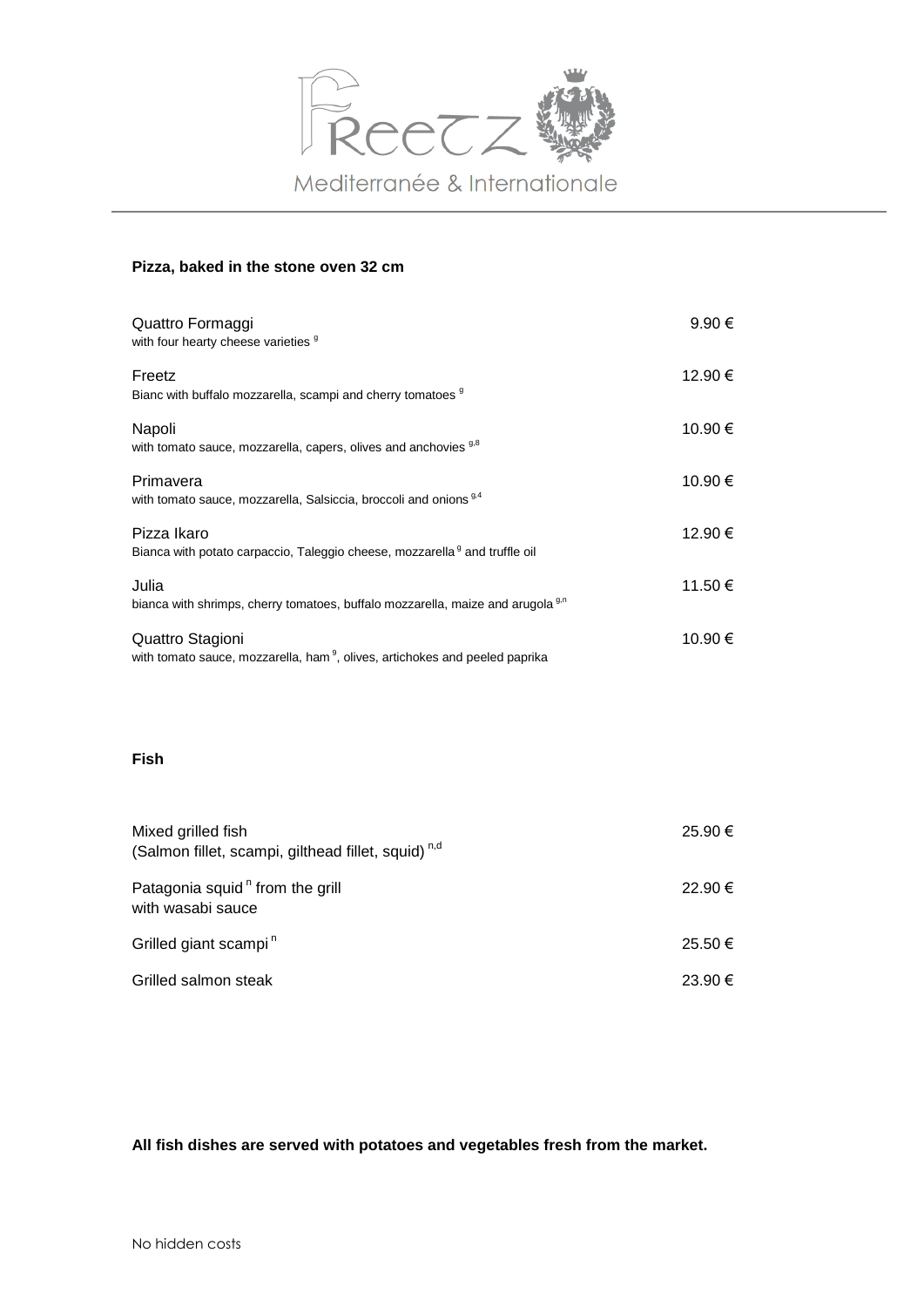

## **Loin from the veal**

| Veal locket with citrone sauce                                                                                     | 23.90€  |
|--------------------------------------------------------------------------------------------------------------------|---------|
| Saltimbocca alla Romana (veal)<br>with sage, prosciutto <sup>g</sup> and white wine sauce and home-made Demi Glace | 23.90€  |
| Veal locket with porcini mushroom sauce                                                                            | 23.90€  |
| Wiener Schnitzel (veal) with cranberry jam                                                                         | 22.90 € |

#### **Beef**

| Tagliata (beef) on arugula with parmesan <sup>9</sup> and cherry tomatoes | 25.90 € |
|---------------------------------------------------------------------------|---------|
| Grilled beef fillet                                                       | 29.90€  |
| Grilled Block House roastbeef                                             | 24.90€  |

**All meat dishes are served with potatoes and vegetables fresh from the market.**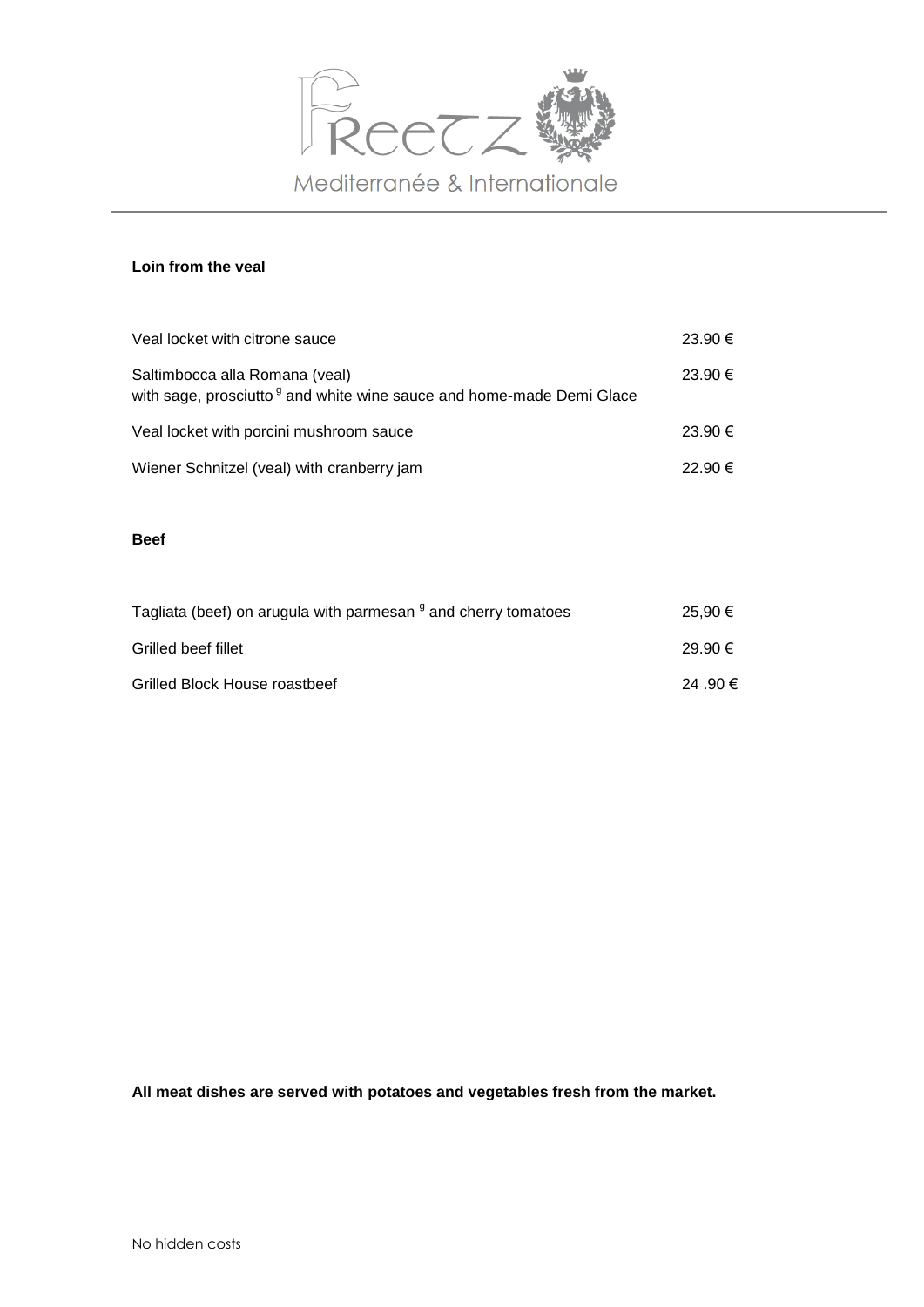

# **Dessert**

| Tiramisu <sup>9,12</sup>                                          | 6.90 €          |
|-------------------------------------------------------------------|-----------------|
| <b>Black Chocolate Truffles</b><br>soaked in Baileys <sup>2</sup> | 6.90 $\epsilon$ |
| Mixed Ice $(3$ balls) <sup>1</sup>                                | $5.50 \in$      |
| Chocolate Soufflé with vanilla ice a,g                            | 7.50 €          |

# **Hot drink**

| Espresso <sup>12</sup>             | 2.30 € |
|------------------------------------|--------|
| Espresso Macchiato <sup>12,9</sup> | 2.50€  |
| Espresso Doppio <sup>12</sup>      | 4.20€  |
| Espresso Corretto <sup>12</sup>    | 3.90€  |
| Cappuccino <sup>12,9</sup>         | 2.90€  |
| Latte Macchiato <sup>12,9</sup>    | 3.90€  |
| A cup of coffee <sup>12</sup>      | 2.90€  |
| Different teas                     | 2.90€  |
| Hot chocolade <sup>9</sup>         | 3.90€  |
| Affogato al caffè <sup>12,9</sup>  | 5.90€  |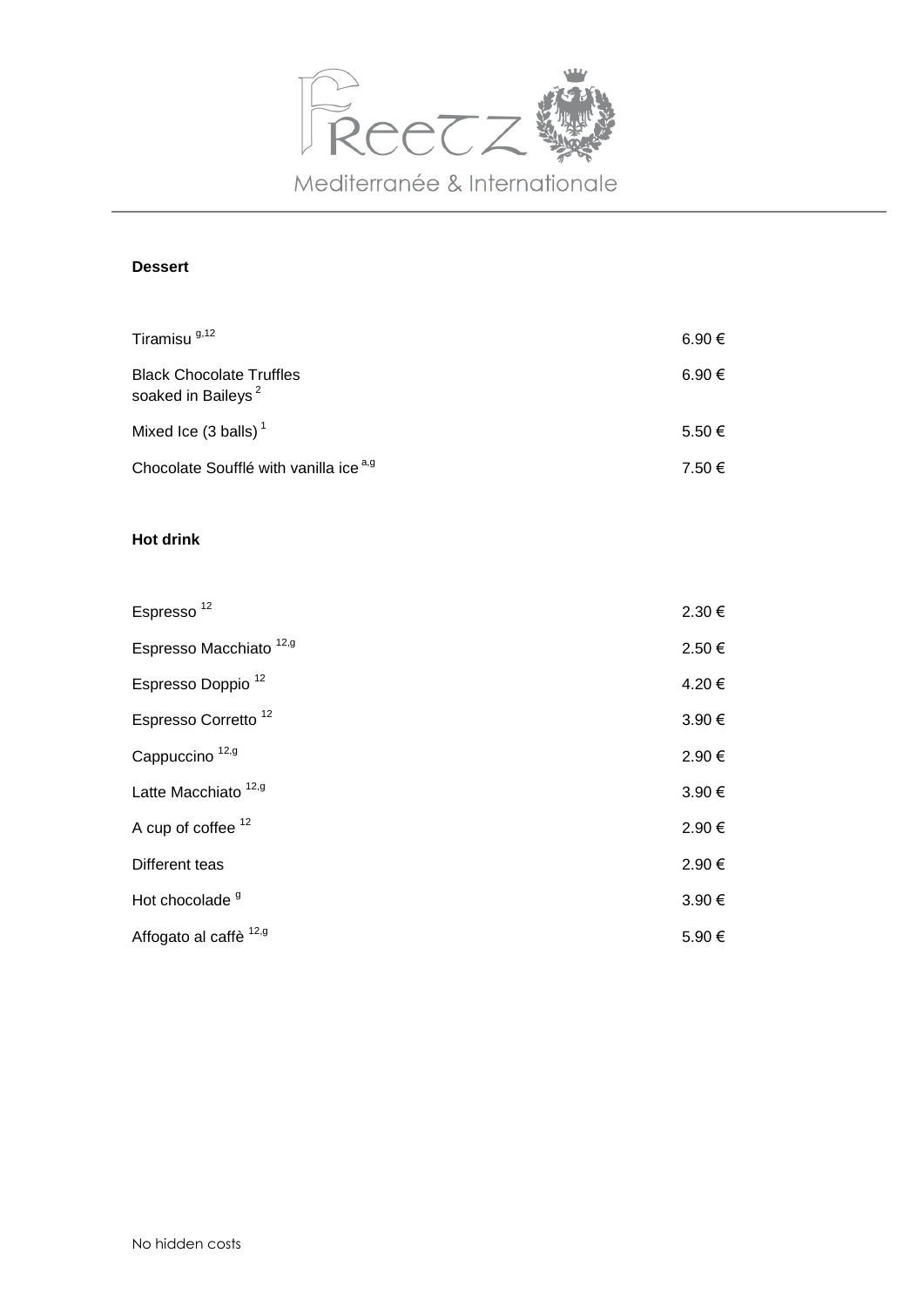

## **Soft drinks**

| <b>Bottled water</b>                          | 0.21 | 2.20€  | 0.41       | 2.80€  |
|-----------------------------------------------|------|--------|------------|--------|
| San Pellegrino                                | 0.51 | 3.90€  | 0.751      | 5.90€  |
| Acqua Panna                                   | 0.51 | 3.90€  | 0.751      | 5.90€  |
| Lemonade <sup>9</sup>                         | 0.21 | 2.80€  | 0.41       | 3.90€  |
| Fanta (glass bottle) <sup>1,3</sup>           |      |        | 0.331      | 3.90 € |
| Cola (glass bottle) <sup>1,3,9</sup>          |      |        | 0.331      | 3.90 € |
| Cola light (glass bottle) <sup>1,3,9,13</sup> |      |        | 0.331      | 3.90 € |
| Spezi <sup>1,3,9</sup>                        | 0.21 | 2.80€  | 0.41       | 3.90€  |
| Tonic <sup>13</sup>                           |      |        | 0.21       | 3.90€  |
| Ginger Ale <sup>1</sup>                       |      |        | 0.21       | 3.90€  |
| Bitter Lemon <sup>11</sup>                    |      |        | 0.21       | 3.90 € |
| Crodino <sup>1</sup>                          |      |        | 0.11       | 3.70 € |
| Sanbitter <sup>10</sup>                       |      |        | 0.11       | 3.70€  |
| Red Bull <sup>12</sup>                        |      |        | 0.251      | 3.90€  |
| Orange juice                                  | 0.21 | 3.50€  | 0.41       | 4.90 € |
| Mango juice                                   | 0.21 | 3.50€  | 0.41       | 4.90 € |
| Passion fruit juice                           | 0.21 | 3.50 € | 0.41       | 4.90 € |
| Mango Schorle                                 | 0.21 | 2.90€  | 0.41       | 3.90 € |
| Passion fruit juice Schorle                   | 0.21 | 2.90€  | 0.41       | 3.90 € |
| <b>Currant Schorle</b>                        | 0.21 | 2.90 € | $0.4 \mid$ | 3.90 € |
| Apple Schorle                                 | 0.21 | 2.90€  | 0.41       | 3.90€  |
| Apple Schorle cloudy                          | 0.21 | 2.90€  | 0.41       | 3.90€  |
| Rhubarb Schorle                               | 0.21 | 2.90€  | 0.41       | 3.90€  |

Explanation of terms: Schorle (shorle) means (juice) mixed with sparkling water.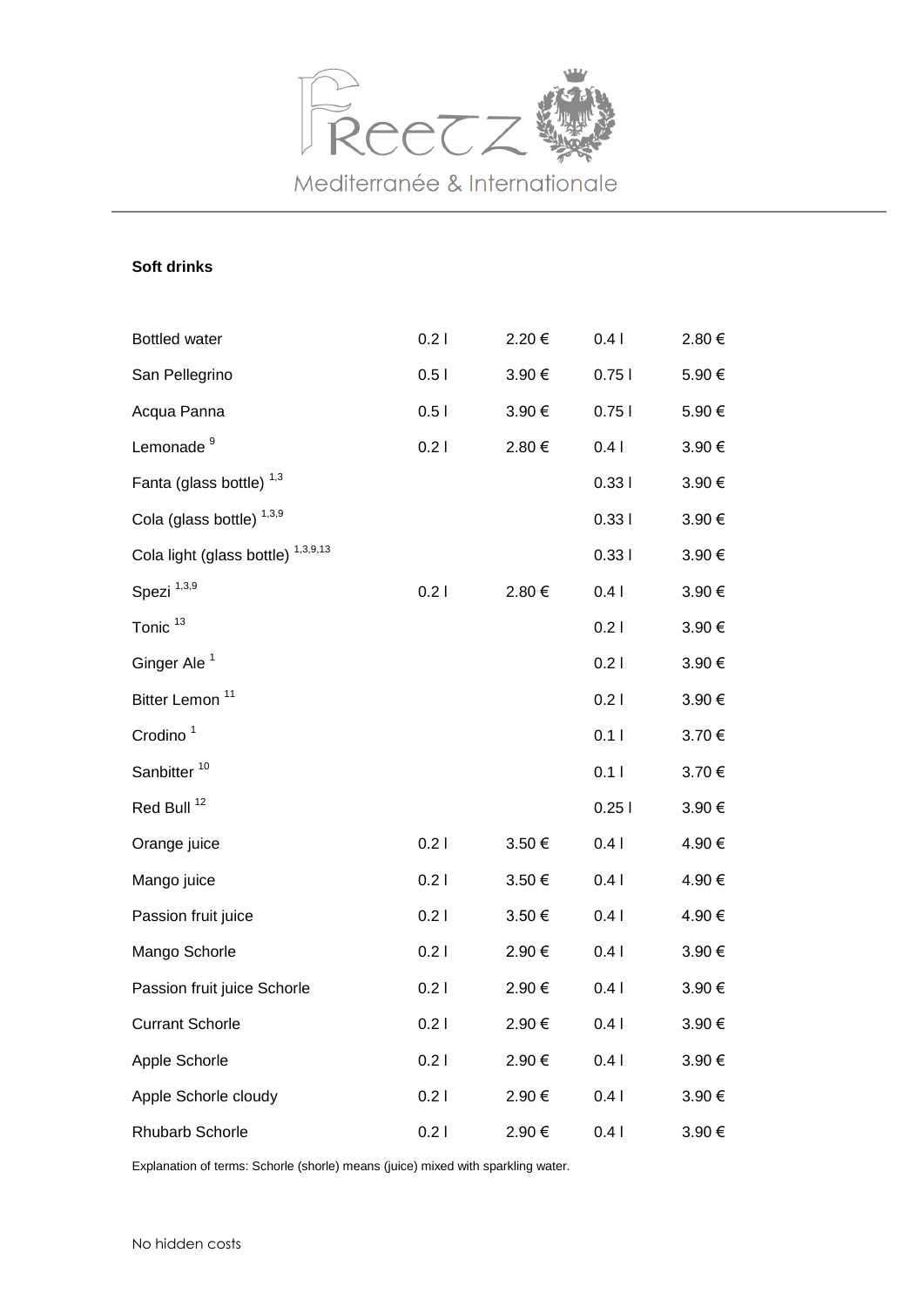

# **Aperitif**

| Prosecco Spumante <sup>12</sup>               | 0.11 | 4.90 € |
|-----------------------------------------------|------|--------|
| Martini Bianco/ Rosso                         | 0.41 | 4.50 € |
| Campari Soda <sup>1</sup>                     | 0.21 | 5.20€  |
| Campari Orange <sup>1</sup>                   | 0.21 | 6.20 € |
| Hugo (Prosecco, lime, mint and elder) 8/10    | 0.31 | 6.80 € |
| Aperol Spritz (with Prosecco) <sup>2/13</sup> | 0.31 | 6.80 € |
| <b>Lillet Spritz</b>                          | 0.31 | 6.80 € |

## **Beer**

| Draft lager beer                                | 0.51 | 3.90 € |
|-------------------------------------------------|------|--------|
| Small draft lager beer                          | 0.31 | 2.90€  |
| Draft ale                                       | 0.51 | 3.90€  |
| Nonalcoholic beer                               | 0.51 | 3.90€  |
| Draft wheat beer                                | 0.51 | 3.90€  |
| Brown wheat beer <sup>a</sup>                   | 0.51 | 3.90 € |
| Small wheat beer <sup>a</sup>                   | 0.31 | 3.10€  |
| Light wheat beer <sup>a</sup>                   | 0.51 | 3.90€  |
| Nonalcoholic wheat beer <sup>a</sup>            | 0.51 | 3.90€  |
| Shandy                                          | 0.51 | 3.90€  |
| Pils                                            | 0.31 | 3.90€  |
| Wheat beer and Cola <sup>a</sup>                | 0.51 | 3.90€  |
| Ruß'n <sup>a,9</sup><br>Wheat beer and lemonade | 0.51 | 3.90 € |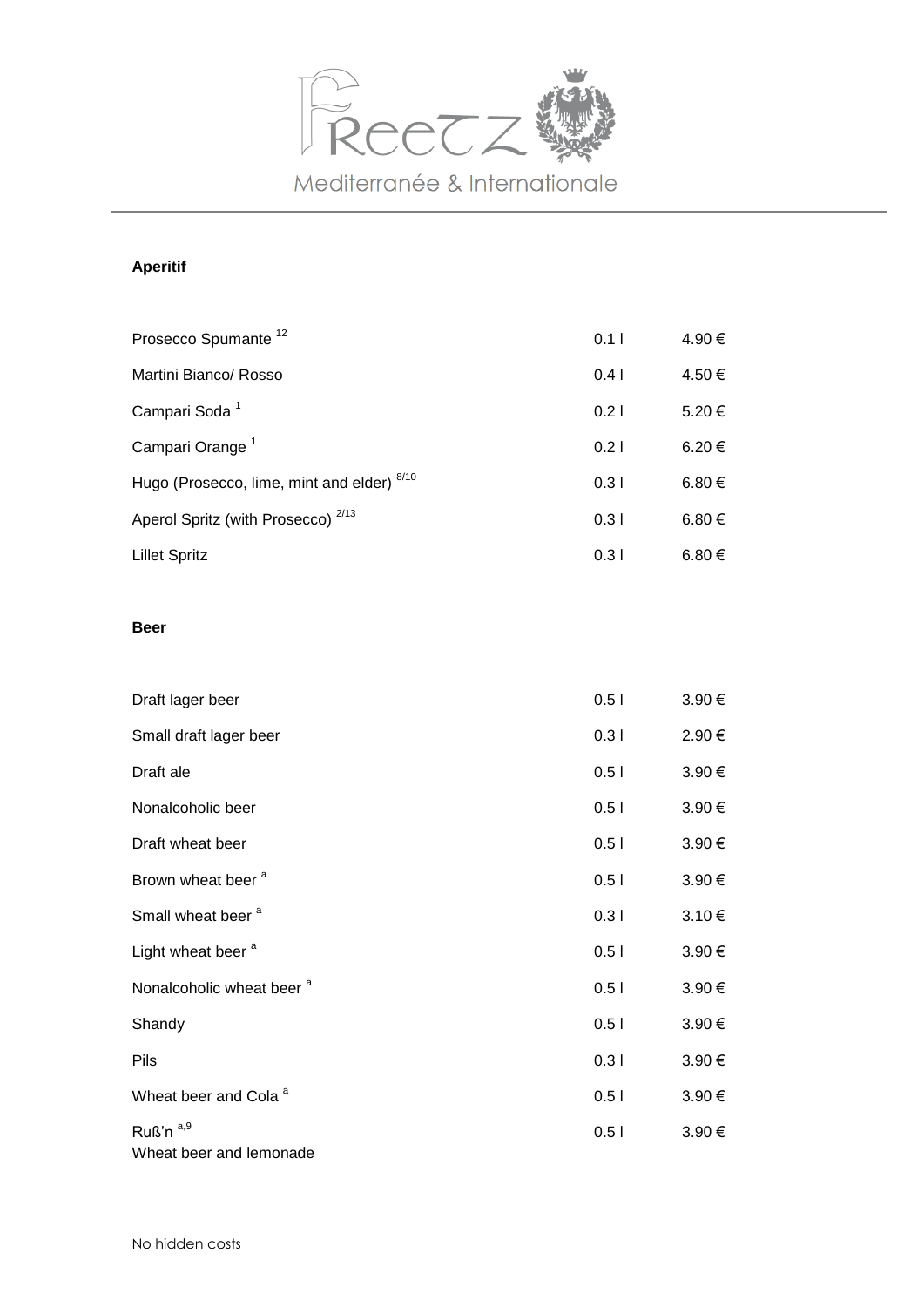

## **Open wines**

| Trebbiano d'abruzzo - white          | 0.21 | 5.90 € | 0.51 | 14.40 € |
|--------------------------------------|------|--------|------|---------|
| Lugana, d.o.c., Venetien - white     | 0.21 | 7.20 € | 0.51 | 17.50 € |
| Montepulciano d'abruzzo - red        | 0.21 | 5.90 € | 0.51 | 14.40 € |
| Nero d'Avola, i.g.t., Sizilien - red | 0.21 | 6.90€  | 0.51 | 15.90 € |
| Rosé della casa                      | 0.21 | 5.90 € | 0.51 | 14.40 € |
| Wine Schorle                         |      |        | 0.51 | 5.90 €  |

## **Longdrinks**

| Jacky Cola <sup>2/11</sup> | 0.21 | 8.50€      |
|----------------------------|------|------------|
| Gin Tonic <sup>13</sup>    | 0.21 | $8.50 \in$ |
| Vodka Bull <sup>12,2</sup> | 0.21 | 8.50€      |
| Vodka Lemon <sup>1,2</sup> | 0.21 | 8.50€      |
| Cuba Libre <sup>1,2</sup>  | 0.21 | 8.50 €     |
| Negroni <sup>1,2</sup>     | 0.21 | 7.80 €     |